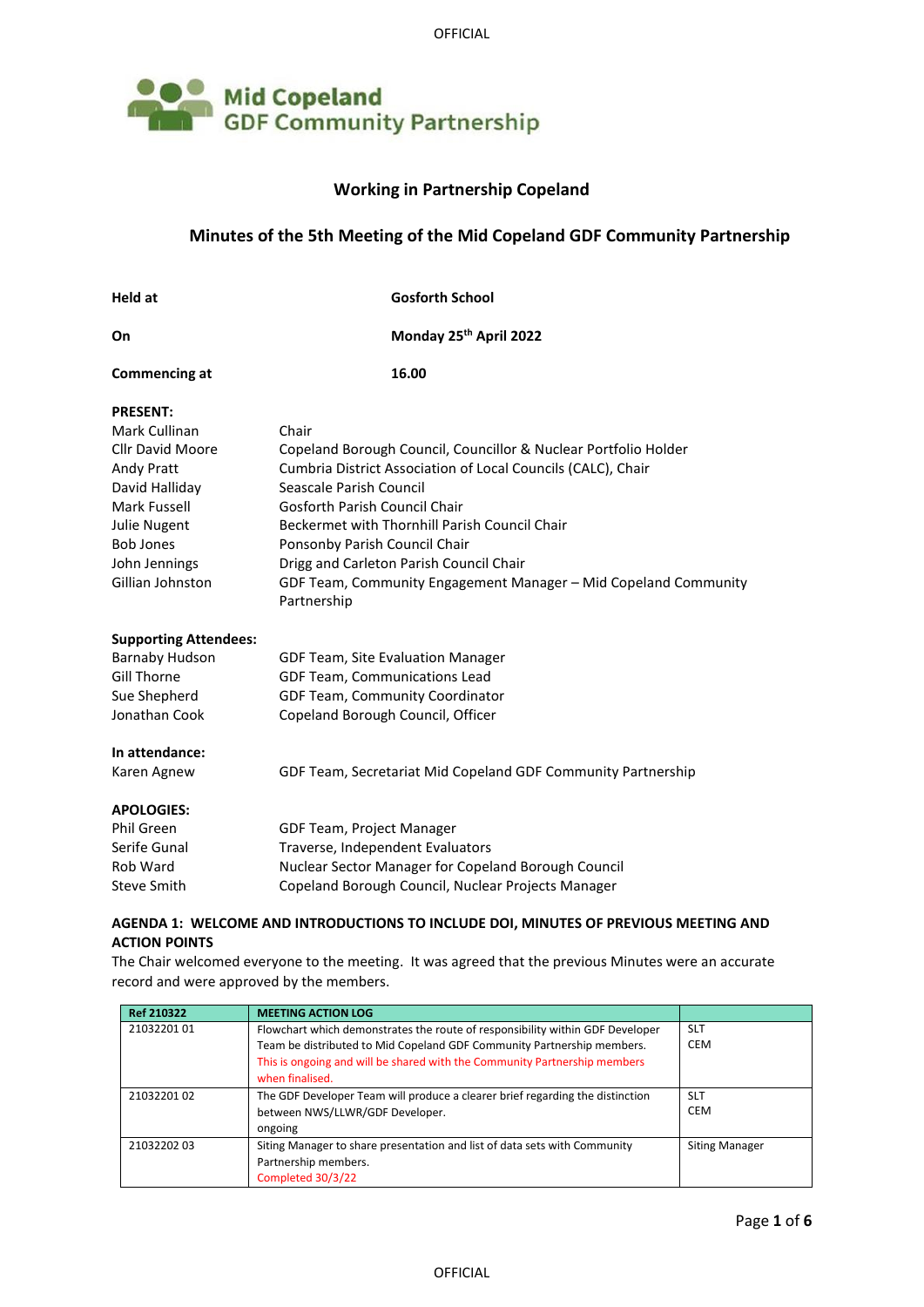

| 2103220204  | Community Partnership members were tasked with providing the Siting Manager                                          | ALL                   |
|-------------|----------------------------------------------------------------------------------------------------------------------|-----------------------|
|             | a list of additional data sets.                                                                                      |                       |
|             | Requested 30/3/22                                                                                                    |                       |
| 2103220305  | The Chair will advise the Haile and Wilton clerk of the decision of the Mid                                          | Chair                 |
|             | Copeland Community Partnership members regarding their voting rights and                                             |                       |
|             | request a response.                                                                                                  |                       |
|             | Completed 29/3/22. Response acknowledging this decision received via CALC                                            |                       |
|             | Representative.                                                                                                      |                       |
| 21032204 06 | It will be made clear on the website that individuals are not required to be                                         | Comms Lead            |
|             | members of Mid Copeland Community Partnership in order to submit views and                                           |                       |
|             | questions.                                                                                                           |                       |
|             | This has been requested by the Comms Lead and will be actioned.                                                      |                       |
| 21032204 07 | The Community Engagement Team will continue to work on the Community                                                 | <b>CET</b>            |
|             | Members Presentation and will share with the Community Partnership members                                           |                       |
|             | in April.                                                                                                            |                       |
| 2103220508  | Ongoing                                                                                                              | <b>Grants Team</b>    |
|             | The Grants Manager will initiate contact with other funding bodies with regards                                      |                       |
|             | to ineligible expenditure and advise the Community Partnership members of the                                        |                       |
|             | outcome.                                                                                                             |                       |
|             | As a public funder we have specific guidance from central government on what is                                      |                       |
|             | eligible/ineligible expenditure. This might be different from other funders                                          |                       |
|             | operating in Copeland but will be relatively similar. I have attached a short                                        |                       |
|             | overview for anyone interested in the comparison. Key exclusions are in green.                                       |                       |
|             | These are set out in a document available on the CP website at the bottom of the                                     |                       |
|             | CIF webpage.                                                                                                         |                       |
|             | <b>Action - SEND OUT OVERVIEW</b>                                                                                    |                       |
| 21032205 09 | The Grants Manager will liaise with the Community Partnership relating to further                                    | <b>Grants Team</b>    |
|             | clarification on the criteria for funding application prior to the Community                                         |                       |
|             | Investment Panel on the 6 <sup>th</sup> April 2022.                                                                  |                       |
|             | The funding criteria are within the National Policy. It is up to the CP to develop                                   |                       |
|             | their own local criteria.<br>The broad criteria are those set out in the Working with Communities policy i.e.        |                       |
|             | Community Wellbeing, Supporting Economic Development, Enhancing the                                                  |                       |
|             | Natural/Built Environment. The Community Partnership may also agree locally-                                         |                       |
|             | specific criteria under the main policy criteria. The Community Investment                                           |                       |
|             | Manager advised the CIP that the CP could look at developing some interim                                            |                       |
|             | priorities, it may be appropriate for the CP to delegate this task to a small working                                |                       |
|             | group (with Grant Managers support) to consider and prepare an options paper                                         |                       |
|             | with recommendations for approval.                                                                                   |                       |
| 21032206 10 | Mid Copeland GDF Community Partnership members would feedback to the                                                 | ALL                   |
|             | Comms Lead in relation to the inclusion of the GDF Developer Seismic Survey                                          |                       |
|             | press release being included on the website.                                                                         |                       |
|             | Completed                                                                                                            |                       |
| 21032206 11 | The Siting Manager will seek clarification regarding disturbance to the seabed as a                                  | <b>Siting Manager</b> |
|             | result of the Seismic Survey and will feedback to the Community Partnership                                          |                       |
|             | members.                                                                                                             |                       |
|             | Completed                                                                                                            |                       |
| 21032206 12 | The Comms Lead will investigate the percentage of Newsletter subscribers who                                         | Comms Lead            |
|             | reside within the Search Area.                                                                                       |                       |
|             | Completed                                                                                                            |                       |
|             | Is it not possible to establish this data.<br>The Community Engagement Manager will liaise with the GDF Developer to | <b>CEM</b>            |
| 21032206 13 | ensure that unlicensed sea users will be made aware of the Seismic Survey and                                        |                       |
|             | their concerns addressed.                                                                                            |                       |
|             | Once the FIR is in post, they will liaise with sea users                                                             |                       |
| 21032208 14 | CBC and CALC representatives will liaise with their organisation to clarify the                                      | <b>CBC</b>            |
|             | named seat holder in the ToR and the appropriateness of being able to select                                         | <b>CALC</b>           |
|             | deputies.                                                                                                            |                       |
|             | This is ongoing, the Exec have been made aware and will be covered in the May                                        |                       |
|             | meeting.                                                                                                             |                       |
| 21032208 15 | Community Engagement Manager and Grants Manager will meet to discuss                                                 | <b>Grants Manager</b> |
|             | additional Community Partnership members stepping forward to deputise on the                                         | CEM                   |
|             | CIP.                                                                                                                 |                       |
|             | The people who have deputies are those who are representing an organisation.                                         |                       |
|             | Within the ToR it only mentions the rPLA.                                                                            |                       |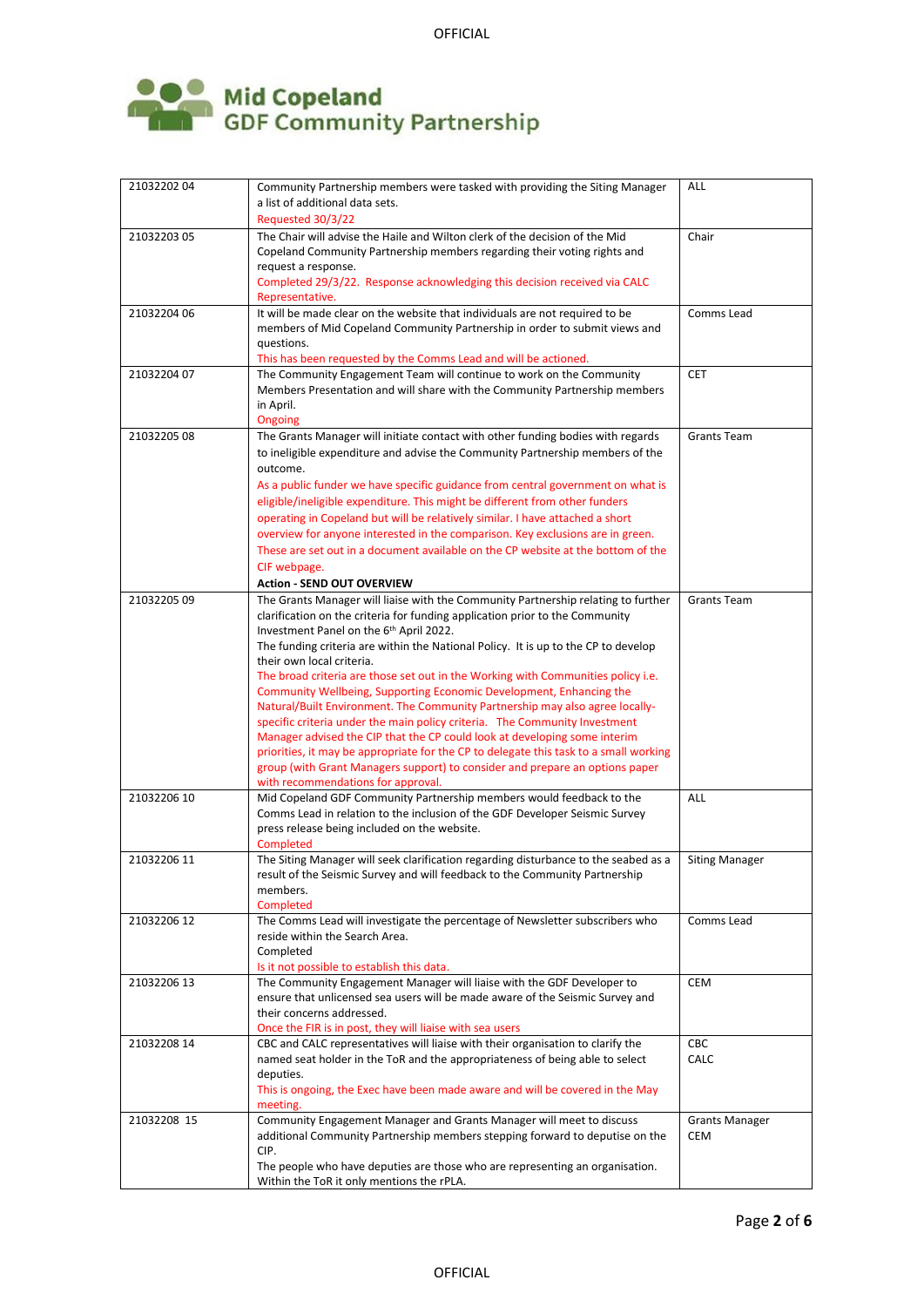OFFICIAL



|             | Currently the TOR states:                                                      |                                                                                                                                                                                                                                                    |            |  |  |
|-------------|--------------------------------------------------------------------------------|----------------------------------------------------------------------------------------------------------------------------------------------------------------------------------------------------------------------------------------------------|------------|--|--|
|             | Quorum                                                                         |                                                                                                                                                                                                                                                    |            |  |  |
|             | 1.1                                                                            | At least one Authorised Representative for each CIP Member shall                                                                                                                                                                                   |            |  |  |
|             |                                                                                | attend each CIP meeting. The minimum attendance (Quorum) at a                                                                                                                                                                                      |            |  |  |
|             |                                                                                | meeting of the full Community Investment Panel is two thirds of the                                                                                                                                                                                |            |  |  |
|             | <b>RWM Member.</b>                                                             | Voting Members, to the nearest whole number and must include the                                                                                                                                                                                   |            |  |  |
|             | 1.2                                                                            | Where no Authorised Representative of CIP Member is able to attend<br>a CIP meeting, the Member:                                                                                                                                                   |            |  |  |
|             | 1.2.1                                                                          | will notify the Chair of their absence not less than 1 week<br>before the meeting.                                                                                                                                                                 |            |  |  |
|             | 1.2.2                                                                          | Must (unless otherwise agreed with the CIP Chair)<br>nominate a substitute to attend in their place. Details of<br>the substitute must be provided to the Chair at the<br>earliest opportunity but at least 48 hours in advance of<br>the meeting. |            |  |  |
|             | They can be a substitute if the CIP Member has given due notice (above) and it |                                                                                                                                                                                                                                                    |            |  |  |
|             | would be for the full meeting as opposed to standing in where there is a COI   |                                                                                                                                                                                                                                                    |            |  |  |
|             | identified with a single agenda item.                                          |                                                                                                                                                                                                                                                    |            |  |  |
|             | It would be good practice for anyone who may be asked to be a substitute to    |                                                                                                                                                                                                                                                    |            |  |  |
|             | have had the familiarisation training.                                         |                                                                                                                                                                                                                                                    |            |  |  |
| 21032209 16 |                                                                                | Q5 Pop-up Consultation information circulated to Community Partnership                                                                                                                                                                             | <b>CEM</b> |  |  |
|             | members.                                                                       |                                                                                                                                                                                                                                                    |            |  |  |
|             | Completed 30/3/22                                                              |                                                                                                                                                                                                                                                    |            |  |  |
|             | The advertisement of the consultations was delayed to take the Pre-Election    |                                                                                                                                                                                                                                                    |            |  |  |
|             | Period into account and will now be advertised on the 9th May.                 |                                                                                                                                                                                                                                                    |            |  |  |
| 21032209 17 |                                                                                | Mid Copeland GDF Community Partnership members invited to direct non-profit                                                                                                                                                                        | <b>ALL</b> |  |  |
|             | organisations that they were aware of to Cumbria Exchange                      |                                                                                                                                                                                                                                                    |            |  |  |
|             | As per action above                                                            |                                                                                                                                                                                                                                                    |            |  |  |

Action 25042201 01

• Overview of Grant Funding comparison to be issued to Community Partnership members.

## **AGENDA 2: AOB**

#### **Seismic Surveys**

A scouting vessel which had been tasked to identify fixed gear fishing equipment in the main marine geophysical survey area was scheduled to take to the water in June 2022 and this was included in the Q&A which is on the website, however it is expected that this vessel will now undertake the exercise in May and this will therefore be amended in the Q&A.

A Community Partnership member raised a question regarding the size of the vessel and this will be confirmed by the Comms Lead and Community Partnership members advised.

Action 25042202 02

- Comms Lead will confirm the size of the scouting vessel and advise the Community Partnership members.
- *Note – vessel will be the size of a fishing trawler*

#### **Regulator Meeting**

The Regulator meeting (Environment Agency and Office for Nuclear Regulation) has been scheduled on 22<sup>nd</sup> June, 15.00 – 16.30 and will be held via Teams; the Secretariat will provide the joining details to the Community Partnership members who wish to attend. Community Partnership members who have any questions or topic suggestions for this meeting were asked to liaise with the Secretariat.

The aim of the meeting is to: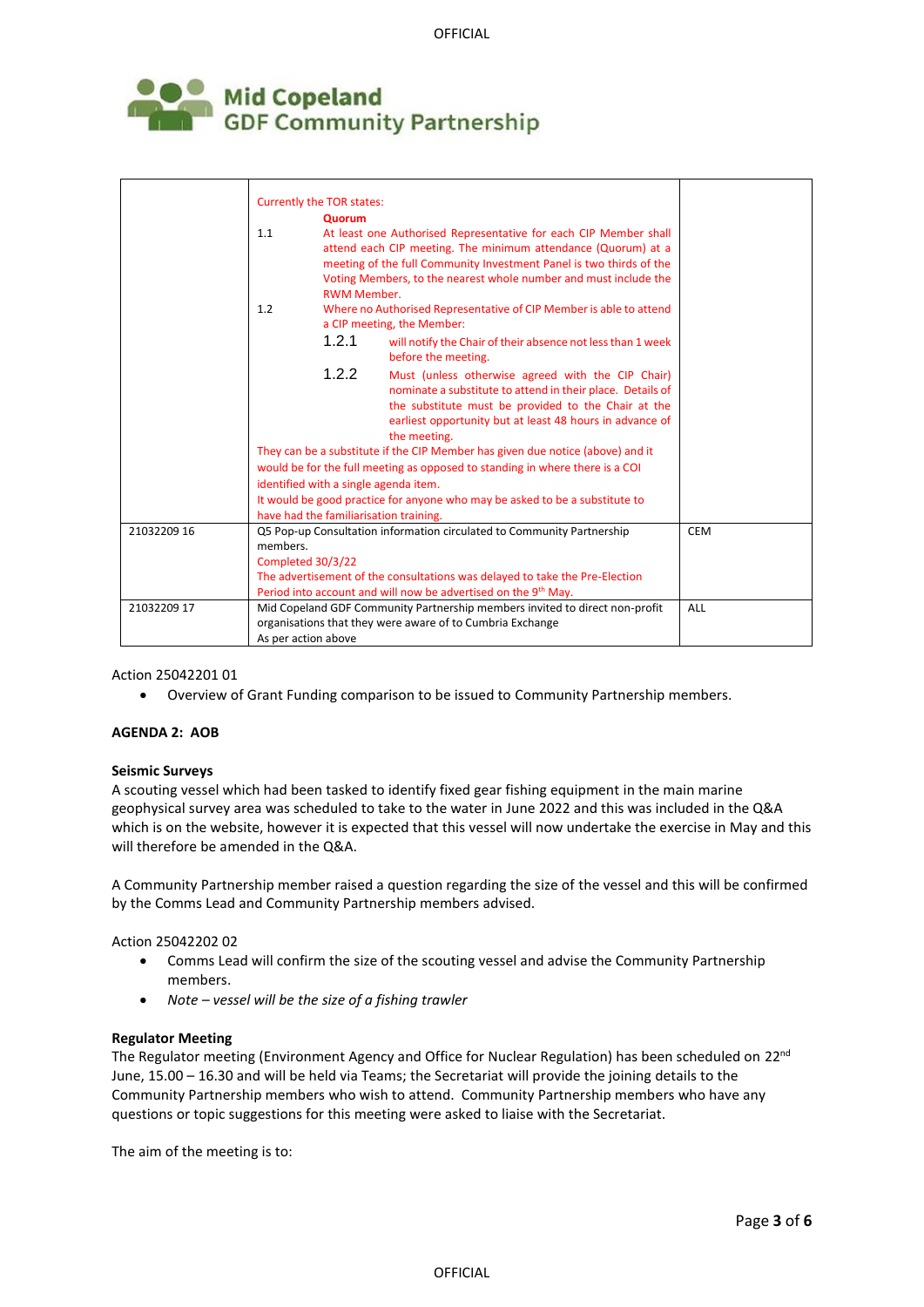

- Introduce members of the Community Partnership to Environment Agency and Office for Nuclear Regulation staff who provide siting support to geological disposal.
- Summarise how regulatory roles and processes will help ensure protection of people and the environment now and in the future.
- Discuss how we could support stakeholder communications and engagement managed by the Community Partnership to explain our role and offer advice, through impartial participation in events, such as exhibitions and enabling on-line access to our materials.
- Agree further communication channels.

## Action 25042202 03

• Community Partnership members to advise the Secretariat if they wish to attend the Regulator meeting.

## Action 25042202 04

• Community Partnership members to liaise with Secretariat with questions and topics suggestions for the Regulators.

## **International Visit**

ANDRA are responsible for identifying, implementing and guaranteeing safe management solutions for all French radioactive waste. Colleagues from ANDRA are visiting Cumbria later this year. This is an opportunity for the Community Partnership to meet with colleagues from ANDRA and ask questions. At the moment, no further information is available however, the Community Engagement Team will keep the Community Partnership members updated with additional information and details when received.

#### Action 25042202 05

• Secretariat will add the dates of the visit to the Community Partnership Members calendars, this will include a link to the website.

#### <https://international.andra.fr/about-andra>

## **CIF Allocations**

It was suggested that the Community Partnership members consider setting aside an agreed sum from the Community Investment Fund for applications for smaller projects. As the number of applications increases, it is a risk that larger projects could take up a large proportion of the budget.

Community Partnership members discussed this, and it was agreed that additional profiling of the applications is required in order to make this decision. Whilst it was acknowledged that larger funding applications could appear to require a large proportion of the annual funding budget, they may not necessarily require the full amount for the project in one funding year.

#### Action 25042202 06

• Additional profiling of funding applications to provide the Community Partnership members with the required information to make a decision.

#### **Membership Recruitment**

Recruitment is scheduled to go live on the website on 9<sup>th</sup> May 2022. Application packs are available and can be provided on request and hard copies will be available at the Community Engagement Events taking place in May.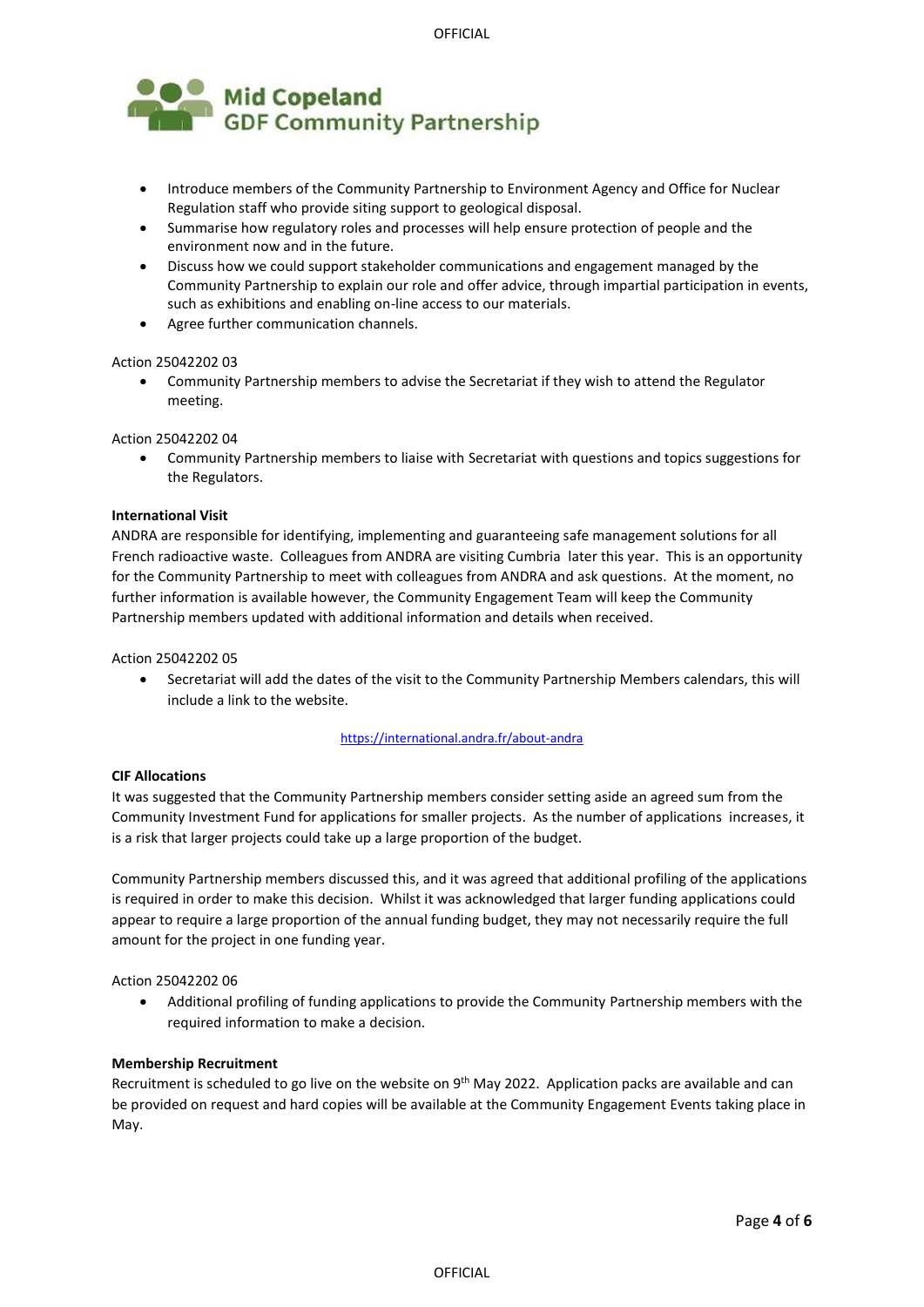

#### **Community Engagement Events**

The Community Engagement Events will be advertised from the 9<sup>th</sup> May in the Mid Copeland Newsletter, local radio and the usual media outlets. The Community Engagement Manager wished to make the Community Partnership members aware that securing the venues for the Exhibitions was challenging and impacted the finalisation of the advertising literature.

The Community Engagement Events which took place in March has led to an increase in invitations to local events across the Mid Copeland area. The Community Engagement Team will liaise with local event organisers to ensure a tailored approach to the information/discussions/presentations for each event.

#### Action 25042202 07

• Community Engagement Team will provide Community Partnership members with a complete list of all scheduled events.

#### **AGENDA 3: DATE, TIME AND LOCATION OF NEXT MEETING**

It was proposed that the next meeting be extended to 2.5 hours to accommodate the agenda items being presented by Chief Policy Advisor, and Head of Campaigns. The Community Partnership members were advised that all presenters would be attending in person and that this would be the standard for all meetings moving forward. It was agreed that the next Mid Copeland Community Partnership meeting would be held on the following:

Date 23rd May Venue Calderbridge TBC Time 14.00 – 16.30

Action 25042203 08

• Secretariat to update calendar invitations with the details when confirmed.

Decision 25042203 01

• Community Partnership meeting extended to 2.5 hours.

| <b>Ref 250422</b> | <b>MEETING ACTION LOG</b>                                        |                       |
|-------------------|------------------------------------------------------------------|-----------------------|
| 25042201 01       | Overview of Grant Funding comparison to be issued to             | <b>Grants Manager</b> |
|                   | <b>Community Partnership members</b>                             |                       |
| 2504220202        | Size of scouting vessel to be confirmed and shared with          | Comms Lead            |
|                   | <b>Community Partnership members</b>                             |                       |
| 2504220203        | Community Partnership members to advise the Secretariat if       | All                   |
|                   | they wish to attend the Regulator meeting                        |                       |
| 2504220204        | Community Partnership members to liaise with Secretariat with    | All                   |
|                   | questions and topics suggestions for the Regulators              |                       |
| 2504220205        | Secretariat will add the dates of the visit to the Community     | Secretariat           |
|                   | Partnership Members calendars, this will include a link to the   |                       |
|                   | website                                                          |                       |
| 2504220206        | Additional profiling of funding applications to provide the      | <b>Grants Manager</b> |
|                   | Community Partnership members with the required information      | <b>CEM</b>            |
|                   | to make a decision.                                              |                       |
| 2504220207        | Community Engagement Team will provide Community                 | Community             |
|                   | Partnership members with a complete list of all scheduled events | Coordinators          |